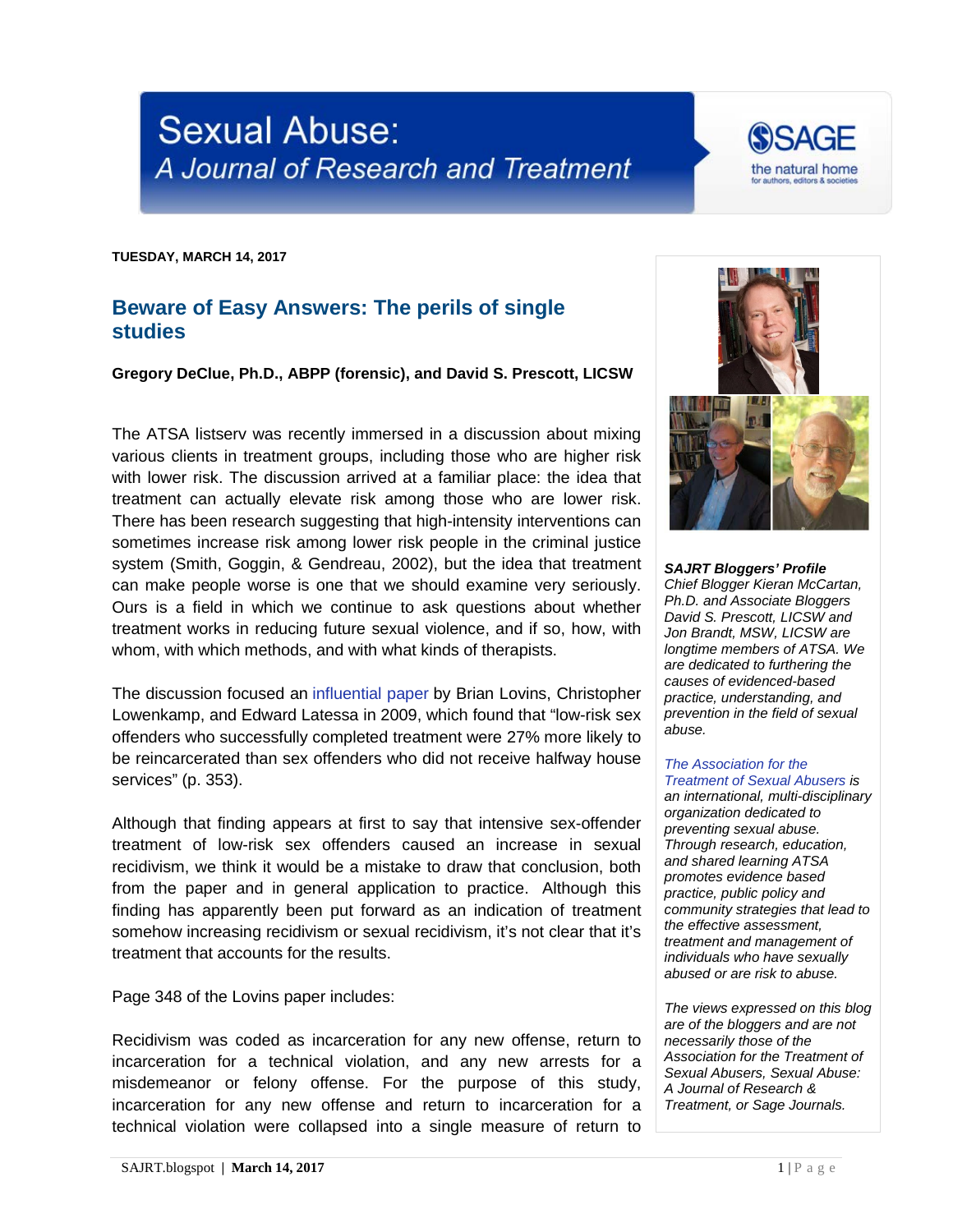incarceration for any reason.

As we read this study, comparisons were made between people who were released from prison (a) directly into the community or (b) into halfway houses. It seems important to note that:

- 1. The two groups differed in terms of their living situation and level of supervision, not just intensity of treatment, and
- 2. The recidivism variable was re-incarceration, not detected SEXUAL recidivism per se.

One has to wonder what other factors might have influenced release decisions that were not accounted for in the study? After all, the groups were not randomly assigned to their conditions and there is therefore no reason to think that they were equivalent.

Our reading of this study is that it might reflect different re-incarceration rates for returning citizens who are faced with different levels of community supervision (halfway house or not) rather than different intensity levels of sex-offender treatment. For example, on pages 347-348, the authors state:

The second sampling frame comprised parolees who were released directly to the community on discharge from the institution. Out of the original 3,273 offenders in the comparison group, 238 had a sexual crime as their instant offense. These comparison offenders may have been mandated to outpatient treatment in the community at release, but they did not receive the more intensive residential sex offender treatment.

This highlights the fact that neither of the comparison groups consisted specifically of untreated lowrisk sex offenders. Further, page 348 of the Lovins et al. study states that:

Because there was no consistent measure of risk across programs and parole, the modified SFS (Note: this stands for Salient Factor Score; it is not a validated, stand-alone measure of recidivism risk for people who have sexually abused) was used to determine level of risk. The modified SFS includes the following risk factors: prior arrest, prior commitment, age at current offense, employed at arrest, history of community control violations, and history of drug use. The values for each variable are weighted and the total ranges from 0 to 10. Risk categories were developed based on the raw values. The modified SFS consists of four categories: low, low/moderate, moderate, and high.

As we understand this statement, not only is the study not reporting on differences in detected sexual recidivism, it is also the case that the "low risk offenders" are given that classification on the basis of something other than a commonly accepted assessment of their risk to sexually reoffend.

Taken together, there are good reasons not to consider this study as an indication that providing intensive sex-offender treatment to "low-risk" sex offenders causes an increase in (sexual) recidivism. To sum up our concerns about taking the Lovins et al. (2009) study as compelling evidence that low-risk people should not receive treatment:

- Recidivism in this study refers to ANY re-incarceration, not specifically to a new sex crime, or even to a new crime at all.
- None of the groups specifically consisted of people who did not receive sex-offender treatment. More specifically, it is a comparison of people who were or were not required to live in a halfway house after release from confinement.